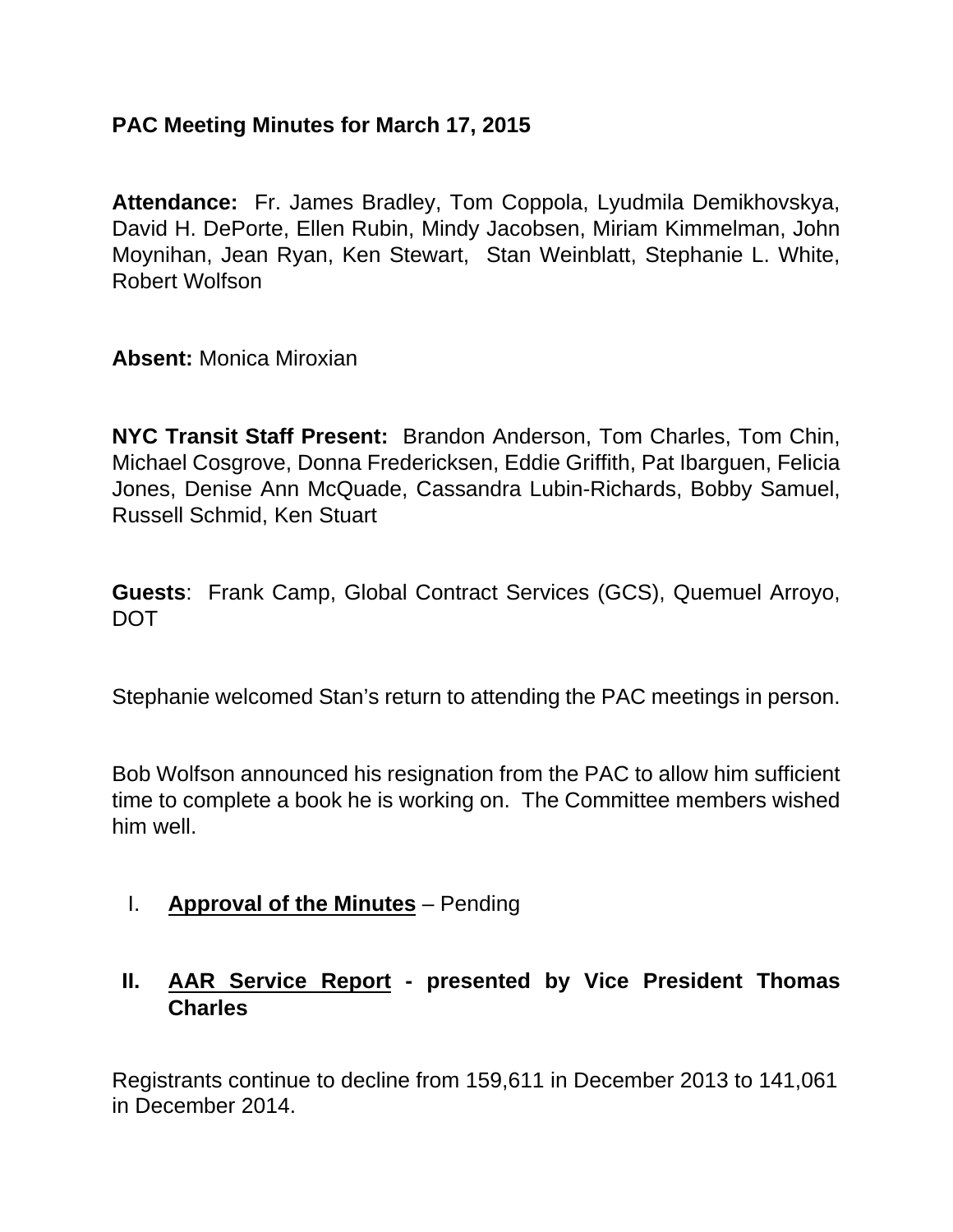Trips completed increased from 525,188 in December 2013 to 543,132 in December 2014.

Total boarding's were 727,261 in December 2013 and 752,762 in December 2014.

On Time Performance decreased slightly from 91.9% in December 2013 to 90.2% in December 2014.

Appointment on time performance decreased slightly from 85.0% to 84.0% in December 2014.

Total No-Shows increased from 12,856 in December 2013 to 15,024 in December 2014.

Reservation average answer speed was 42 seconds in December 2013 and 39 seconds in December 2014.

Average reservation talk time was 4 minutes 15 seconds in December 2013 and 4 minutes 28 seconds in December 2014.

Transit Control average answering speed was 38 seconds in December 2013 and 28 seconds in December 2014.

Transit Control average talk time was 2 minutes 8 seconds in December 2013 and 2 minutes 21 seconds in December 2014.

Complaints were 2,497 in December 2013 and 2,643 in December 2014.

There were 3.4 complaints per thousand boardings in December 2013 there were 3.5.

Commendations were 281 in December 2013 and 473 in December 2014.

### **III. Paratransit Topic – presented by Vice President Thomas Charles**

While we're introducing change to the service we continue to experience issues concerning non-dedicated service. Yellow taxis and medallions declined. Millennials like using apps like Uber and Lift. The car service and black car industries are feeling the effects of the new service model and this has affected our brokers. MTM had a business structure based on Medicaid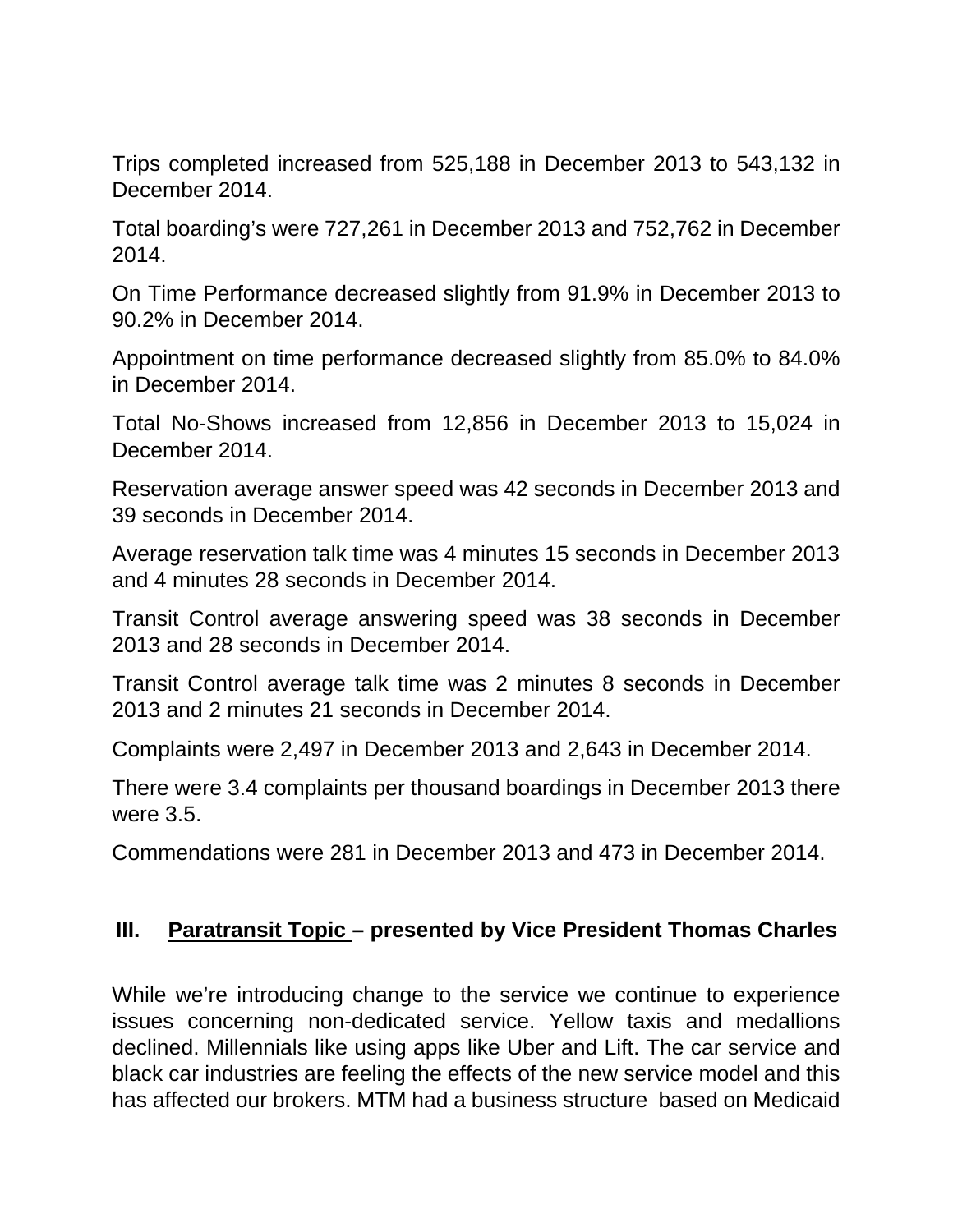service. Completed trips taxi are at roughly 30,000 per month and car service trips at 100,000 per month but levels are declining due to poor service.

A high number of customers are opting out of Broker Service. Brokers are not staying in zones. Our brokers can't seem to follow Uber's method of service which is taking calls and assigning them to drivers.

There was a disruption with car service yesterday. A customer called whose car service said they would be at least an hour late.

We've issued 66,000 AAR MetroCards. For next group we will give them a choice: have an AAR MetroCard with fares on it or without fares on it. Some customers have lost control of their AAR MetroCards and they've had to wait for a replacement. We're working on photos to make sure they are accurate. New applicants are getting cards.

Customers who give their cards to someone have to wait 90 days to get them back. Those who lose or misplace cards have to wait for 39 days.

Quemuel Arroyo inquired if the AAR MetroCard could be used on subways and Tom replied "yes."

The number of registrants continue to decline. We believe this is due to customers who are found conditionally eligible for feeder service. The Vice President added that many conditionally eligible customers don't accept feeder service. Trips completed continue to increase as customers take more trips. We do 6.6 million trips a year.

### **IV. Paratransit Driver Training – Membership Item**

The Committee wished to discuss sensitivity training. Tom offered that we have to work with Brokers to develop a baseline of acceptable service and then have PAC members assist in training. AAR gave input on driver behavior. Sensitivity is still something the brokers need to improve.

Mindy stressed the importance of sensitivity training. Persons with disabilities are not looked at universally around the world and given the diverse driver workforce sensitivity should be given top priority. It is different than courtesy.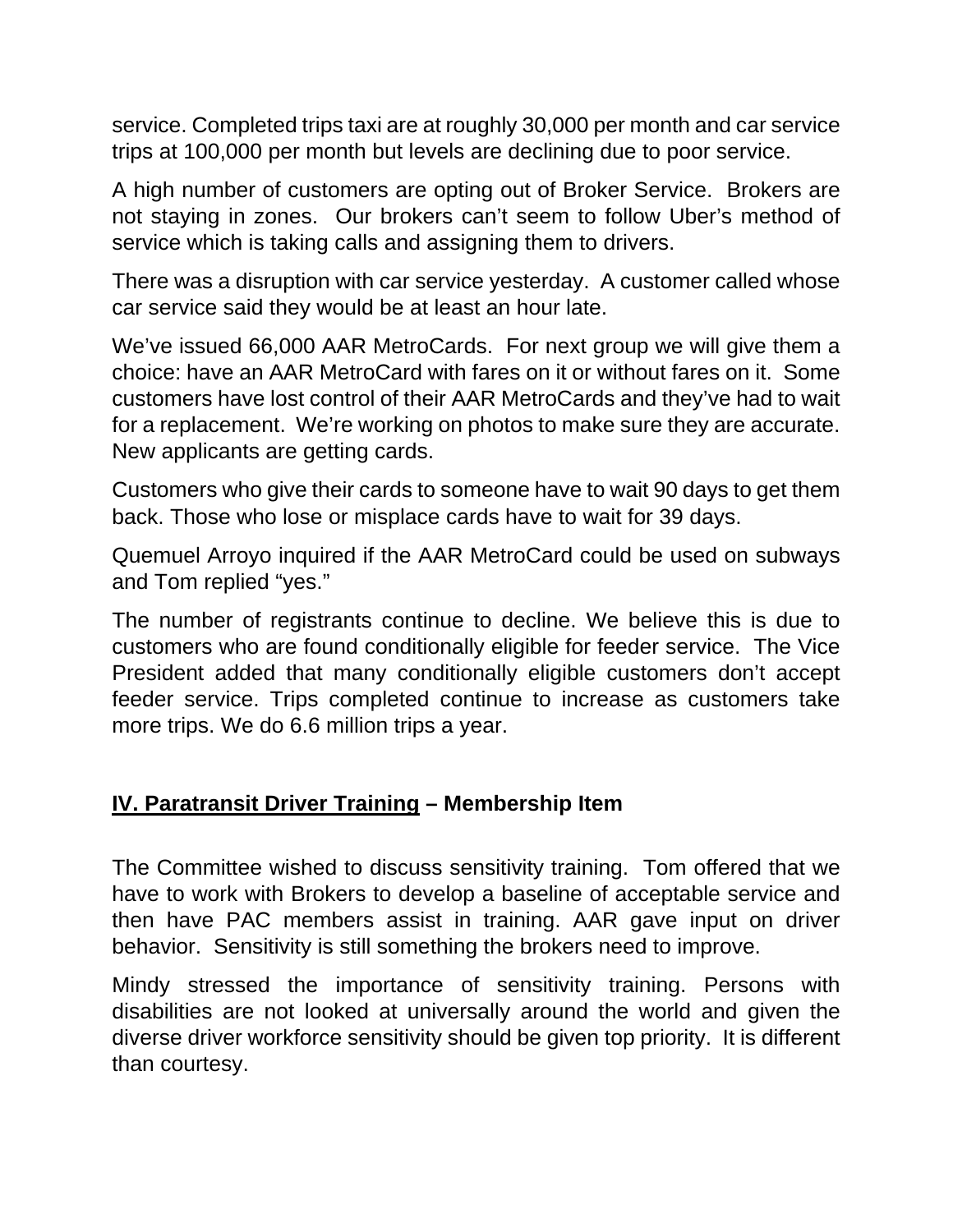Tom stated that TLC claims to have a better chance with yellow/green taxis. We are trying to figure out how to operate and direct 133,000 drivers. After training on basic skills, we can then introduce sensitivity.

Mindy asked why wouldn't van drivers be involved? We went from 10% of service to 30% and Tom replied that the Customer Satisfaction Survey shows our drivers are doing a good job. The biggest issue is with the broker drivers because our drivers get sensitivity training and our customers have indicated that they are basically satisfied with the dedicated drivers. Some broker drivers have engaged in atrocious behavior. Eddie Griffith added that the undercover rides with brokers and AAR service indicate more frequent insensitive behavior on the part of the broker drivers.

Ken Stewart offered that customers may be able to affect Broker drivers by our own behavior. Stan Weinblatt agreed and said sometimes you get what you give. I say "hello". If the driver doesn't respond fine, if he does fine. I don't want to create a situation that can affect how the driver drives.

Luda and Ellen said that carriers could do some things to improve driver behavior. It was agreed we would look to start something in the near future.

## **V. Member Feedback**

The PAC proved feedback on AAR service based on their experiences and those of their constituents. Open dialog ensued.

# **Registration**

Jean Ryan inquired as the reason for decline in the number of registrants. Tom responded by indicating that those found conditionally eligible for feeder service refuse feeder service. They also don't recertify. There are 2- 2,500 new applicants a month and 3,500 at the end of the year. We provide 6.6 million trips a year.

## **Annual Report**

Fr. Bradley asked for an annual report at the next meeting. The Vice President indicated that this was a timely request as the contactors are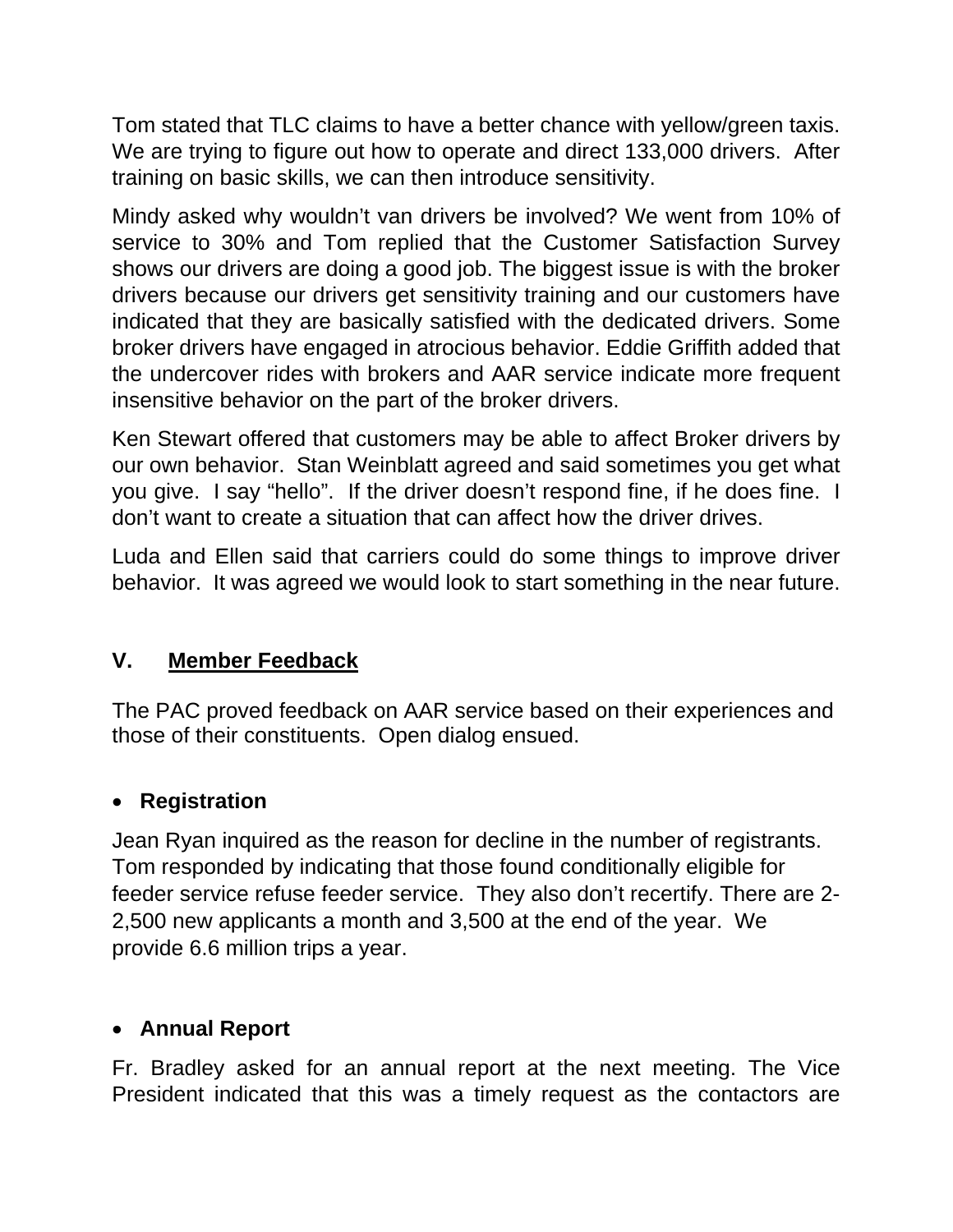closing out the year-end and that an annual report could be provided at the next meeting.

### **No- Shows**

Tom Coppola – Can you distinguish between client no-shows and carrier noshows and no-fault no-shows? Tom – a no fault no-show means it was beyond the carrier's control.

#### **Taxis**

Jean – there is a free taxi service in Astoria and Canarsie operated by DFTA. When we tried to coordinate the elderly didn't want shared rides.

Jean – Received a robo call about joining accessible taxi program. T. Chin-You must have showed a pattern that indicated you took trips to and from Manhattan.

Miriam – Just signed up for Yellow Taxi program.

Tom - The TLC is allowing taxis to be held for seven ears. Taxis retirement time was extended because they are not being used as much as before.

### **Heating / AC Systems**

Customers either get too much heat or too little heat. Group consensus is that if customers ask drivers to adjust the heat they do.

#### **Fare Payment**

Inactive AAR MetroCards will be deactivated. If a Customer calls and requests that their AAR MetroCard becomes inactive and it goes into effect that evening.

MTA is heading to introduce a new fare payment system. They will be migrating away from the MetroCard and will allow smartphones to pay fares or Master/Visa card. Paratransit experimented with taxi fare card and will look to have a contactless card system.